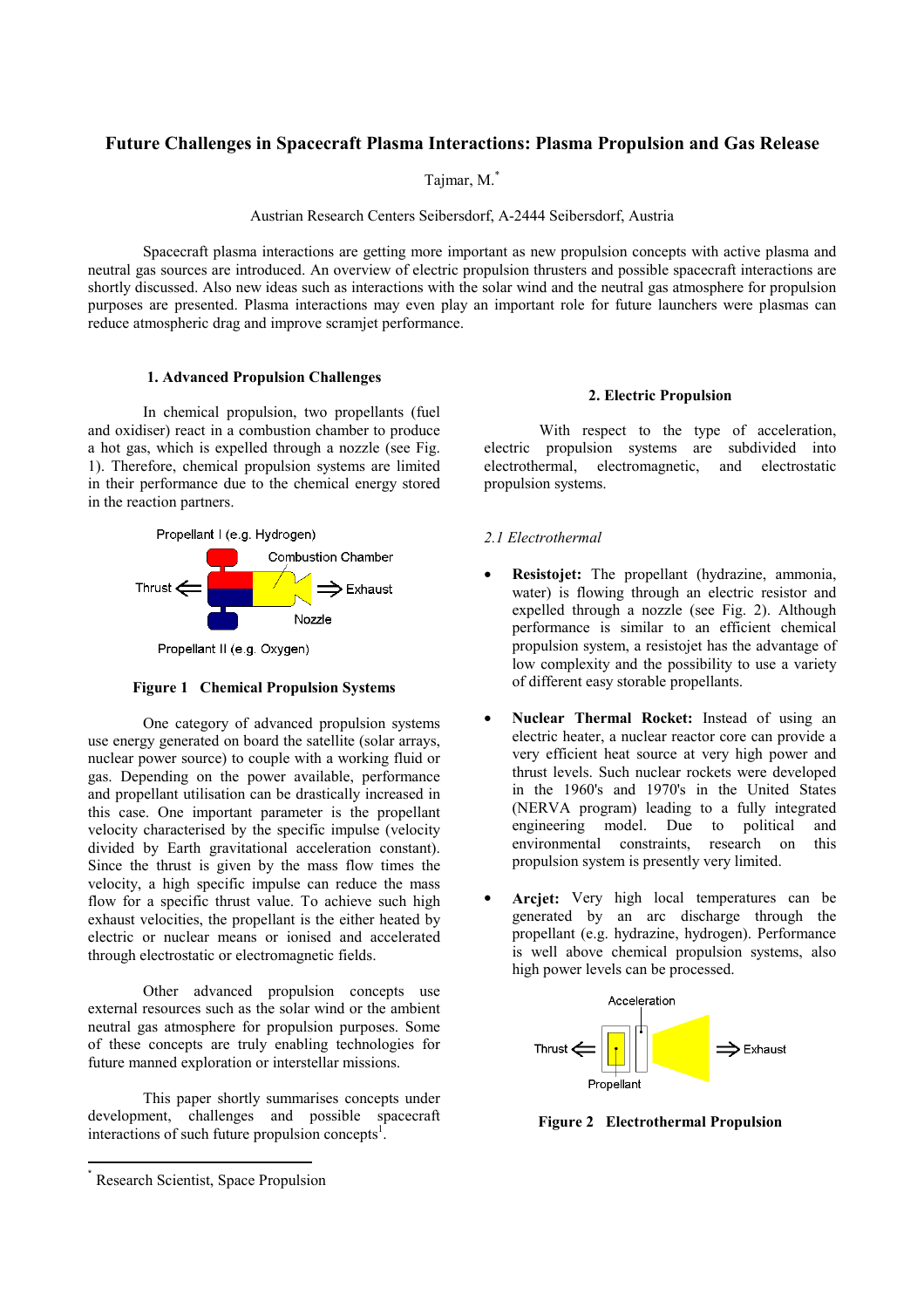## *2.2 Electromagnetic*

- **Pulsed Plasma Thruster (PPT):** In this concept, solid Teflon is ablated, ionised and accelerated through a spark discharge. Although the performance is similar to an arcjet thruster, the efficiency of this system is very low (a few percent). However, the simple concept and solid propellant storage makes it very cheap.
- **Magnetoplasmadynamic (MPD) Thruster:** Gaseous (Hydrogen, Ammonia) or liquid fuel (Lithium) is ionised by a high current discharge between a tube shaped anode and rod cathode. The current generates a magnetic field and the propellant is pushed out by the anode field configuration. Very good performance and high thrusts can be produces, one major issue is lifetime limitation due to cathode erosion.
- **Plasma Rocket:** Here, the propellant is ionised and kept inside a magnetic bottle. Additional heating through radiofrequency and microwave fields generate a very hot plasma which can be expelled through a leak in the magnetic field. Very high performance and thrusts at the cost of a very complex system can be achieved. This concept is presently under evaluation for a manned Mars mission.

### *2.3 Electrostatic*

• **Ion Thruster:** Propellant (usually Xenon) is ionised through electron bombardment or radio frequency fields and accelerated through a high electric potential applied to a grid structure at the thruster's exit (see Fig. 3). Very good performance a power needs in the kW range make this thruster attractive for both interplanetary and satellite attitude control applications. NASA launched the first interplanetary spacecraft Deep Space One with an Ion thruster as primary propulsion system in 1998.



**Figure 3 Electrostatic Propulsion** 

• **Hall Thruster:** Electrons are kept inside a magnetic field configuration around a ring shaped anode to ionise the propellant (Xenon). A potential difference between the anode and a cathode, which provides the electrons, accelerates the generated ions. Performance is between Ion thrusters and Arcjets, power requirements are very attractive (around 1.5 kW). This thruster is currently considered for a variety of satellite platforms and will be launched on SMART-1, the first European mission to the moon, as a primary propulsion system in late 2002.

• **FEEP and Colloid Thruster:** FEEP (Field Emission Electric Propulsion) uses liquid metal as propellant (usually Indium or Cesium) inside a slit or on the surface or a needle. If a high electric potential is applied with respect to an accelerator electrode, metal ions are created through field ionisation and accelerated by the same field. Colloid thrusters use glycerol instead of liquid metal and emit charged droplets instead of metal ions. FEEP and Colloid thrusters create µN thrust with resolutions in the sub  $\mu$ N range. This is an enabling technology for ultra-precise attitude control required for missions such as LISA.

# **3. Thruster Spacecraft Interactions**

As we have seen, electric propulsion thrusters create a plasma and neutral gas environment (depending on the ionisation efficiency). In addition, both plasma and neutral components can undergo several types of collisions (charge-exchange, Coulomb, recombination, etc.) which can modify this environment again. Chargeexchange collisions between fast ion beams and thermal neutrals are of most interest since they create slow velocity ions that can distribute around the spacecraft causing sputtering and contamination (see Fig. 4).



**Figure 4 Spacecraft Thruster Interactions** 

Possible neutral spacecraft interactions are:

- Condensing optical systems
- Absorption/reflection of light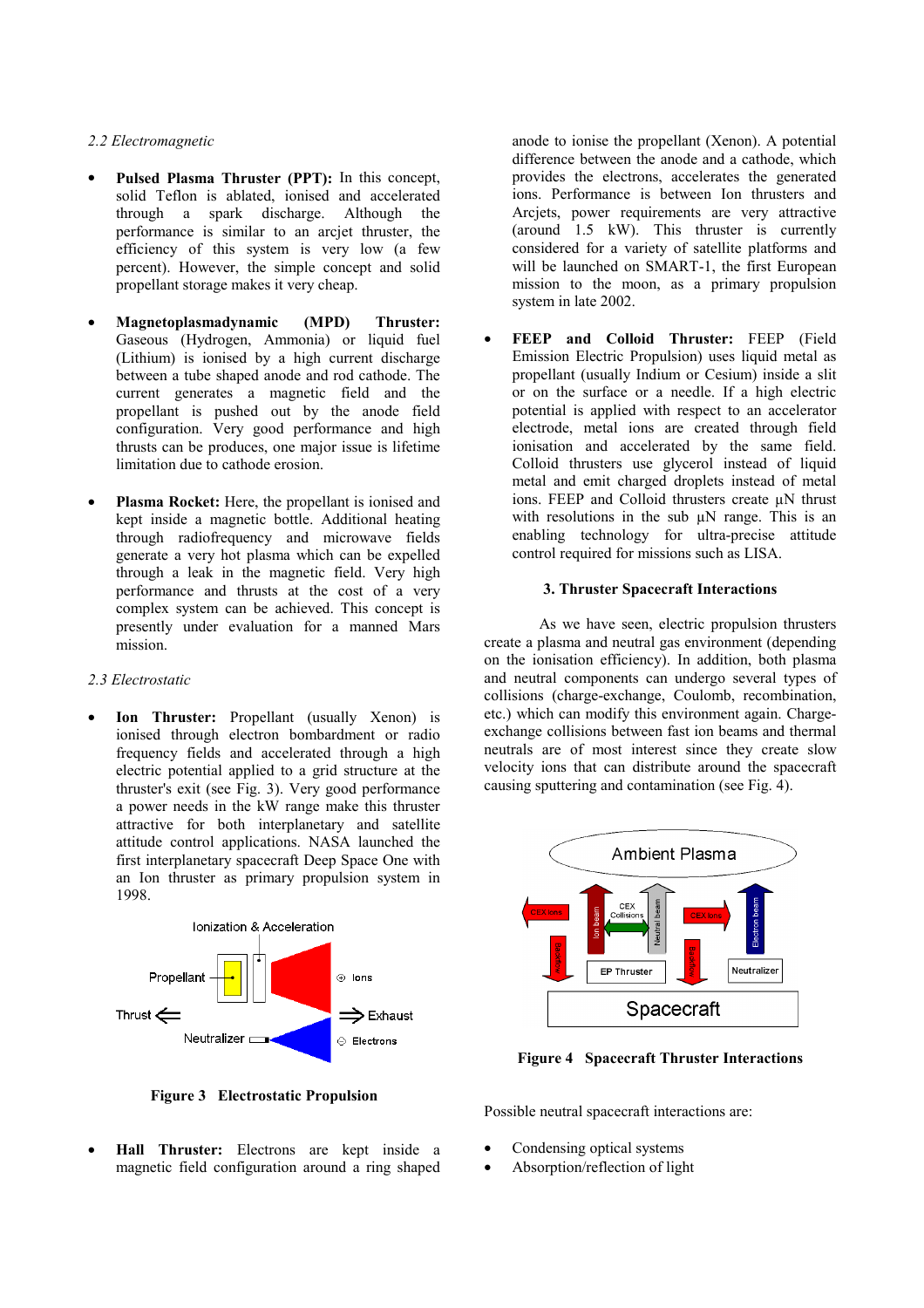Possible plasma spacecraft interactions are:

- Contamination, sputtering and erosion of spacecraft surfaces
- Degradation of solar arrays
- Influence on measurements (plasma, etc.)
- Spacecraft charging
- Influence on communication

In order to investigate these phenomena, all electric propulsion thrusters are tested and characterised in vacuum chambers with a variety of plasma sensors (Langmuir probes, Retarding-Potential-Analysers, etc.). However, since chamber walls cause secondary electrons and modify the plasma flow and electromagnetic field configuration, they can not resemble fully experiments in space. Since space experiments are very expensive, modelling and numerical simulation has evolved as a very valuable tool to predict electric propulsion thruster performance and spacecraft interactions. As an example, Fig. 5 shows the plasma environment produced by a Hall thruster around the SMART-1 satellite using a Particle-In-Cell (PIC) simulation technique<sup>2</sup>.



**Figure 5 SMART-1 Thruster Spacecraft Interaction Modelling**

### **4. Propulsion by Interaction with the Solar Wind or Ambient Neutral Gas Atmosphere**

Propulsion concepts which require no or only very little on board propellant are very appealing. One possibility is to use the solar wind which is travelling at speeds ranging from  $300 - 800$  km/s which is very high compared to the fastest man made spacecraft Voyager which has a present speed of about 17 km/s.

Since the solar wind consists of charged particles, a magnetic dipole can deflect the solar wind creating thrust. The main drawback is, that the solar wind has a very low density which requires either very high field strengths or very large magnetic fields to create useful thrust for standard size spacecraft.

Presently, there are two different concepts:

- **Magnetic Sail:** A superconductor ring with a diameter of several kilometres and the spacecraft in the middle was suggested by Robert Zubrin and Dana Andrews to create a large high field strength magnetic dipole. Obviously, the major technical difficulties are cooling of this superconductor, the large structure and weight.
- **Mini-Magnetosphere (M2P2):** A very elegant way proposed by Robert Winglee<sup>3</sup> is to produce a large scale magnetic field by a magnetic dipole on board the spacecraft and to inject a plasma (e.g. Argon, etc.) produced by a Helicon device (radiofrequency plasma generator). Since the plasma increases the magnetic permeability, the magnetic field expands with the plasma to a few kilometre diameter. In fact this concept produces a mini-magnetosphere which interacts with the solar wind. Presently, modelling and experimental efforts are underway to estimate the expansion of the magnetic field. About 20 kilometres seem to be possible, which would be large enough to produce significant thrusts for interplanetary exploration missions.

Another "external" propellant is the neutral gas atmosphere in low orbit (around Earth, Mars, etc.). This neutral gas be ionised and accelerated by electromagnetic fields. In Low-Earth-Orbits, power-tothrust ratios of 80 W/mN seem to be achievable.

### **5. Future Launchers using Plasmas for Propulsion and Drag Reduction**

Plasma interactions can even play an important role for future launcher applications.

#### *5.1 Advanced Drag Reduction*

It is well known, that a pointed noise in opposite to a blunt noise decreases the drag load towards the vehicle considerably. This is applicable to aircraft at hypersonic speeds up to several Mach. However, a spacecraft needs to reach about Mach 25 for orbit insertion. Since a pointed noise receives all major heat at the tip of the noise where the insulating heat shield is very thin or non-exiting, such high launcher velocities would cause a burn through and destruction of the heat shield. That is why vehicles gaining very high velocities have a blunt noise which distributes the heat load over the surface at the cost of increased drag.

If the heat transfer zone could be moved away from the vehicle, much less heat would have to be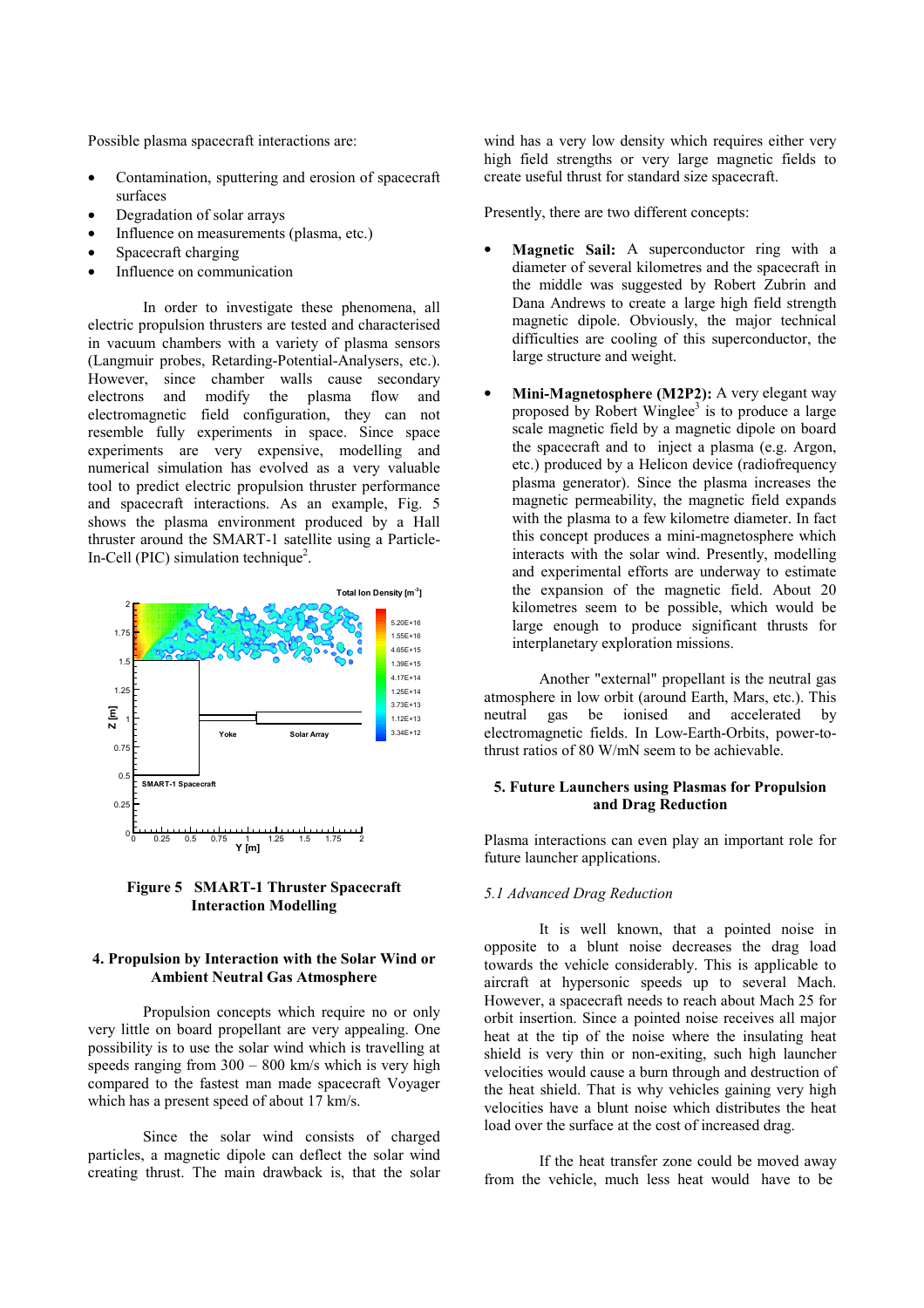

**Figure 6 Advanced Drag Reduction** 

absorbed by the blunt noise. One way of doing this is to expell part of the rocket exhaust in front of the vehicle. This technique is actually used for very high speed Russian torpedos (Shkval) in water. However, for very high velocity flight this seems not to be practible. Another idea is to trigger a very hot plasma discharge in front of the vehicle on a spike (plasma torch) to generate a shock wave that will redirect the air flow and absorb part of the heat load. An illustration is shown in Fig. 6. Inside the bow shock, the air has a lower density reducing the drag load to the blunt surface. An even more radical concept was suggested by Leif Myrabo and Yu Razier to use a laser or microwave generator to focus energy and create a plasma discharge similar to the plasma torch but avoiding the physical spike structure (and avoiding the heat load to it). Although the principle is feasible, the amount of power necessary to operate such lasers are much to high at the moment to be practical.

# *5.2 Magneto-Hydro-Dynamic (MHD) Concept*

If ionised air is passed through a magnetic field configuration (see Fig. 7), the plasma flow can be either accelerated by transmitting a strong current through it, or decelerated generating power at the electrodes. This can be used to increase the performance of a SCRAMJET (supersonic jet) engine.

Scramjet engines suffer from problems of mixing fuel and air at high Mach number speeds. This can be augmented by using a Magnetohydrodynamic (MHD) generator to extract energy and thus slow down the airflow before entering the combustion chamber (see Fig. 8). The energy extracted can be re-injected into the beam by using an MHD accelerator after combustion which speeds up the airflow. In order to operate a MHD the incoming must be ionized. If ionisation takes place







**Figure 8 MHD Energy Bypass** 

in front of the aircraft also air drag is significantly reduced.

This concept of combining advanced drag reduction, scramjet and MHD generator/accelerator was suggested by the Russian Hypersonic System Research Institute (NIPGS) called the AJAX vehicle (see Fig. 9). Ionization of air is done by using a microwave and neutral beam generator on board the vehicle. Since the MHD generator produces the high energy input needed by the MHD accelerator, the high energy need problem